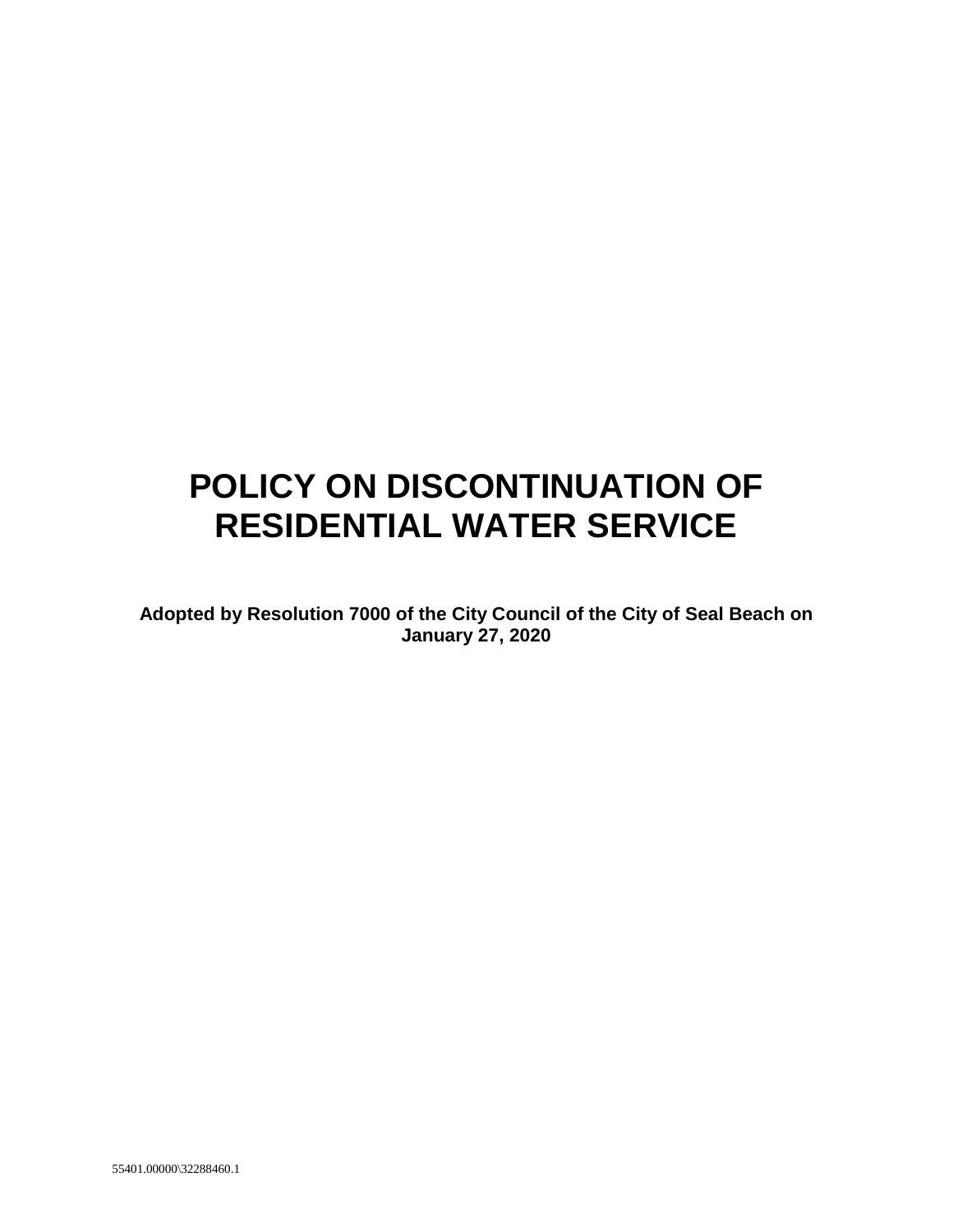1. **Application of Policy.** This Policy on Discontinuation of Residential Water Service (this "Policy") shall apply to all City accounts for residential water service, but shall not apply to any accounts for non-residential service. To the extent this Policy conflicts with any other rules, regulations, or policies of the City, this Policy shall control.

2. **Contact Information.** For questions or assistance regarding your water bill, the City's Customer Service staff can be reached at (562) 431-2527 X 1309. Customers may also visit the City's Customer Service desk in person Monday through Friday, from 8 a.m. to 5 p.m., except on City holidays.

3. **Billing Procedures.** Water service charges are payable to the City once every 2 months or at such other frequency as determined by the City Council from time to time. All bills for water service are due and payable ten (10) days after mailing [or e-mailing] by the City. Any bills not paid within such period are considered delinquent.

4. **Discontinuation of Water Service for Nonpayment.** If a bill is delinquent for at least sixty (60) days, the City may discontinue water service to the service address.

4.1 Written Notice to Customer. The City will provide a mailed notice to the customer of record at least fifteen (15) days before discontinuation of water service. The notice will contain:

- (a) the name and address of the customer;
- (b) the amount of the delinquency;
- (c) the date by which payment or payment arrangements must be made to avoid discontinuation of service;
- (d) the procedure by which the customer may initiate a complaint or request an investigation or appeal concerning service or charges;
- (e) a description of the procedure by which the customer may request an alternative payment arrangement, which may include an extension, amortization, alternative payment schedule, or payment reduction;
- (f) the procedure for the customer to obtain information on financial assistance, if applicable; and
- (g) the telephone number where the customer may request a payment arrangement or receive additional information from the City.
- 4.2 Written Notice to Occupants or Tenants.

(a) The City will also send a notice to the occupants living at the service address at least ten (10) days before discontinuation of water service under the following circumstances: (1) the City furnishes individually metered service to a single-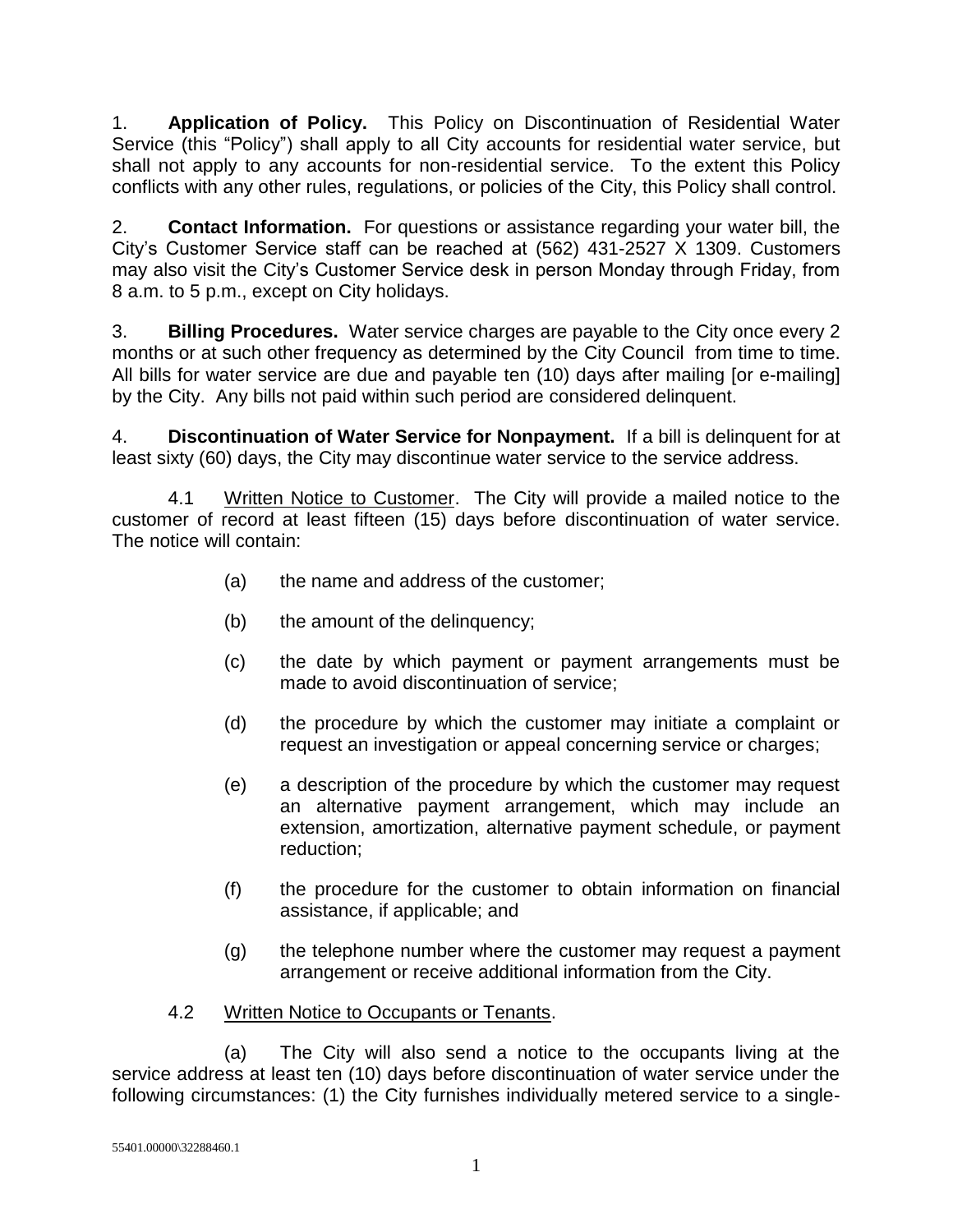family dwelling, multi-unit residential structure, mobile home park, or farm labor camp and the owner, manager, or operator is the customer of record; or (2) the customer of record's mailing address is not the same as the service address. The notice will be addressed to "Occupant," will contain the information required in Section 4.1 above, and will inform the residential occupants that they have the right to become customers of the City without being required to pay the amount due on the delinquent account. Terms and conditions for occupants to become customers of the City are provided in Section 8 below.

(b) If the City furnishes water through a master meter in a multi-unit residential structure, mobile home park, or permanent residential structures in a labor camp and the owner, manager, or operator is the customer of record, the City will make a good faith effort to inform the occupants, by means of written notice posted on the door of each residential unit at least fifteen (15) days prior to termination, that the account is in arrears and the service will be terminated on a date specified in the notice. If it is not reasonable or practicable to post the notice on the door of each unit, the City will post two (2) copies of the notice in each accessible common area and at each point of access to the structure or structures. The notice will inform the residential occupants that they have the right to become customers of the City without being required to pay the amount due on the delinquent account. The notice will also specify what the occupants are required to do in order to prevent termination of, or to reestablish service; the estimated monthly cost of service; the title, address, and telephone number of a representative of the City who can assist the occupants in continuing service; and the address or telephone number of a qualified legal services project that has been recommended by the local county bar association. Terms and conditions for occupants to become customers of the City are provided in Section 8 below.

4.3 In-Person or Telephonic Notice. The City will also make a reasonable, good faith effort to contact the customer of record or adult person living at the premises of the customer in person or by telephone at least seven (7) days before discontinuation of service. The City will offer to provide in writing a copy of this Policy and to discuss options to avert discontinuation of water service for nonpayment, including the possibility of an extension or other payment arrangement.

4.4 Posting of Notice at Service Address. If the City is unable to make contact with the customer or an adult person living at the service address in person or by telephone, the City will make a good faith effort to leave a notice of imminent discontinuation of residential service and a copy of this Policy in a conspicuous place at the service address. The notice and copy of this Policy will be left at the residence at least forty-eight (48) hours before discontinuation of service. The notice will include:

- (a) the name and address of the customer;
- (b) the amount of the delinquency;
- (c) the date by which payment or payment arrangements must be made to avoid discontinuation of service;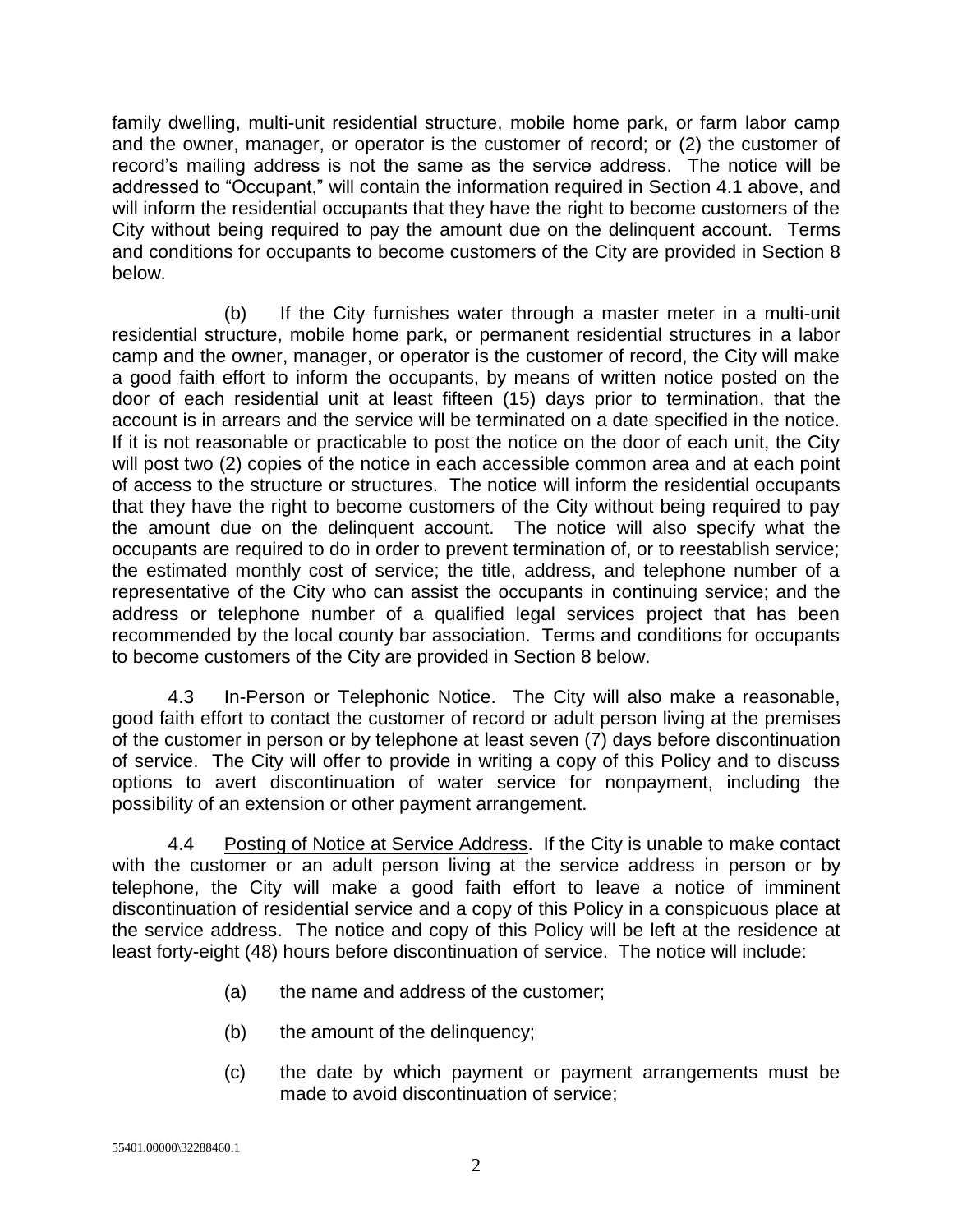- (d) the procedure for the customer to obtain information on financial assistance, if applicable; and
- (e) the telephone number where the customer may request a payment arrangement or receive additional information from the City.

4.5 Circumstances Under Which Service Will Not Be Discontinued. The City will not discontinue residential water service for nonpayment under the following circumstances:

- (a) During an investigation by the City of a customer dispute or complaint under Section 5.1 below;
- (b) During the pendency of an appeal to the City Council under Section 5.3 below; or
- (c) During the period of time in which a customer's payment is subject to a City-approved extension, amortization, alternative payment schedule, or reduction under Section 6 below, and the customer remains in compliance with the approved payment arrangement.

4.6 Circumstances Under Which Service Through a Master Meter Will Not Be Discontinued. If the City furnishes water through a master meter in a multi-unit residential structure, mobile home park, or permanent residential structures in a labor camp and the owner, manager, or operator of the dwelling, structure, or park is the customer of record, the City will not discontinue residential water service for nonpayment under the following circumstances:

(a) When the customer's indebtedness is owed to another public agency, or when the obligation represented by the delinquent account or indebtedness was incurred with any public agency other than the City's water utility;

(b) If a delinquent account relates to another property owned, managed, or operated by the customer;

(c) If a public health or building officer certifies that termination would result in a significant threat to the health or safety of the residential occupants or the public.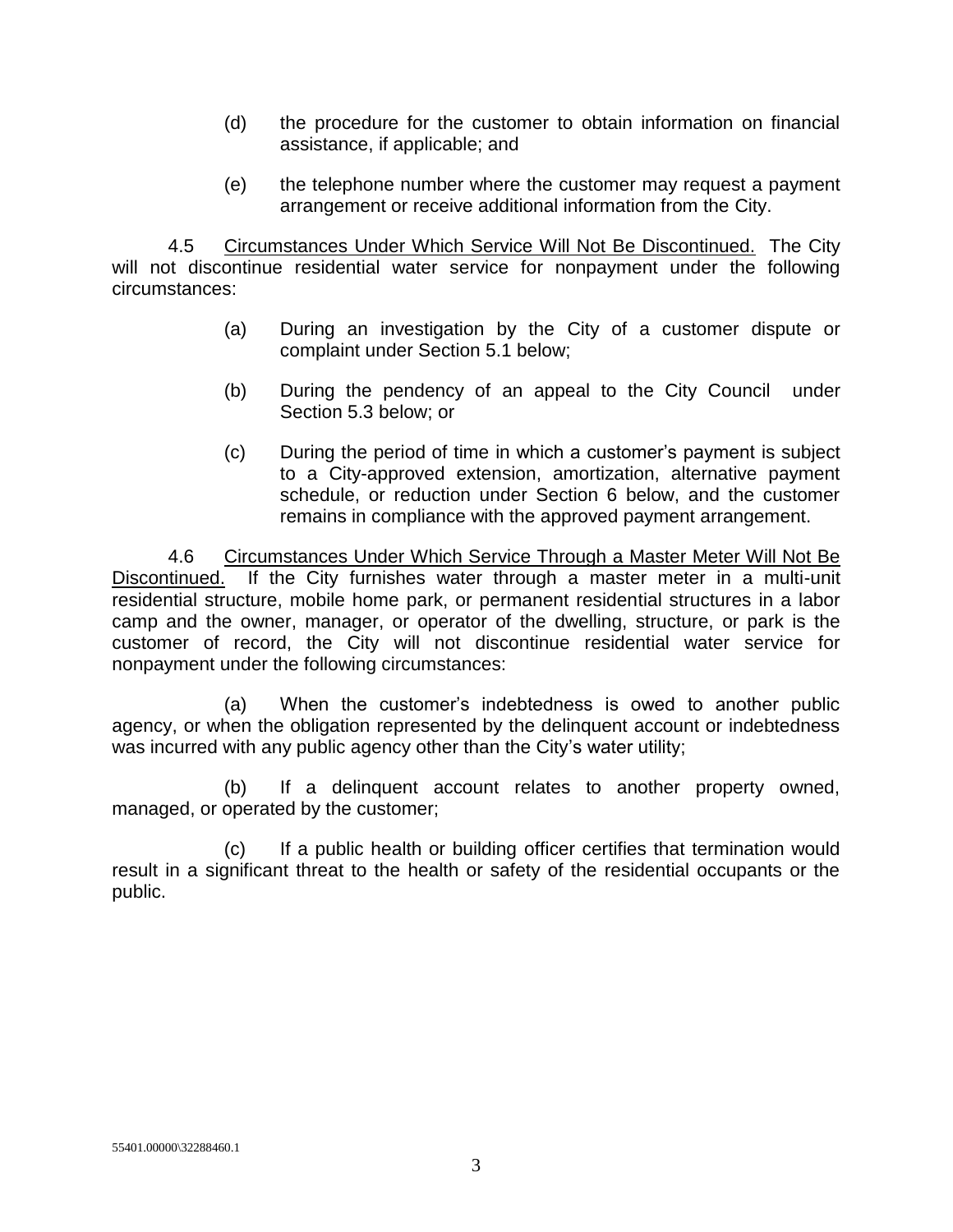#### 4.7 Special Medical and Financial Circumstances Under Which Services Will Not Be Discontinued.

- (a) The City will not discontinue water service if all of the following conditions are met:
	- (i) The customer, or a tenant of the customer, submits to the City the certification of a licensed primary care provider that discontinuation of water service will be life threatening to, or pose a serious threat to the health and safety of, a resident of the premises where residential service is provided;
	- (ii) The customer demonstrates that he or she is financially unable to pay for residential service within the City's normal billing cycle. The customer is deemed financially unable to pay during the normal billing cycle if: (a) any member of the customer's household is a current recipient of CalWORKs, CalFresh, general assistance, Medi-Cal, Supplemental Security Income/State Supplementary Payment Program, or California Special Supplemental Nutrition Program for Women, Infants, and Children, or (b) the customer declares under penalty of perjury that the household's annual income is less than 200 percent of the federal poverty level; and
	- (iii) The customer is willing to enter into an alternative payment arrangement, including an extension, amortization, alternative payment schedule, or payment reduction with respect to the delinquent charges.
- (b) For any customers who meet all of the above conditions, the City shall offer the customer one of the following options, to be selected by the City in its discretion: (1) an extension of the payment period; (2) amortization of the unpaid balance; (3) an alternative payment schedule; or (4) a reduced payment. The City's Finance Director will select the most appropriate payment arrangement, taking into consideration the information and documentation provided by the customer, as well as the City's payment needs.
- (c) The customer is responsible for demonstrating that the conditions in subsection (a) have been met. Upon receipt of documentation from the customer, the City will review the documentation within seven (7) days and: (1) notify the customer of the alternative payment arrangement selected by the City and request the customer's signed assent to participate in that alternative arrangement; (2) request additional information from the customer; or (3) notify the customer that he or she does not meet the conditions in subsection (a).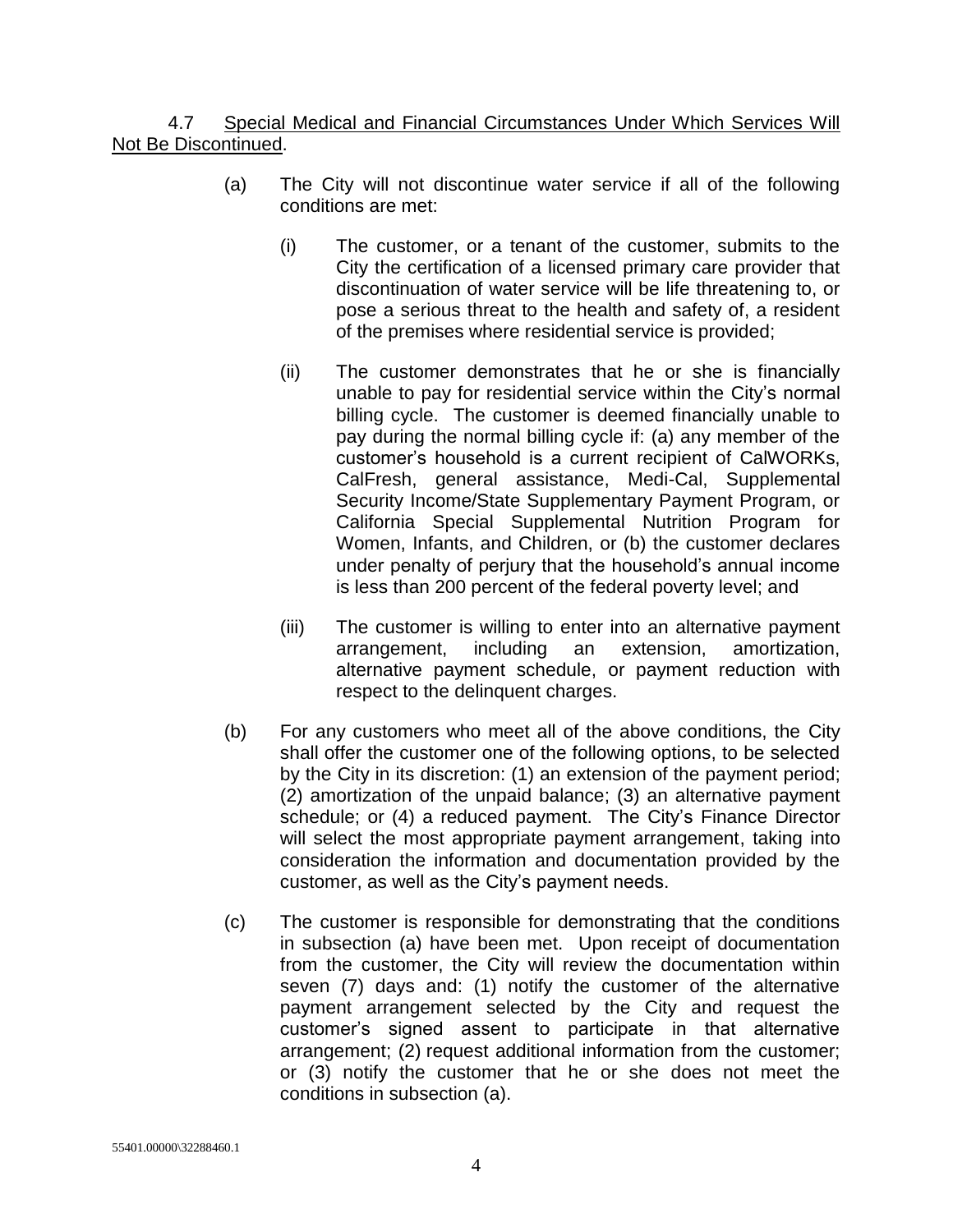(d) The City may discontinue water service if a customer who has been granted an alternative payment arrangement under this section fails to do any of the following for sixty (60) days or more: (a) to pay his or her unpaid charges by the extended payment date; (b) to pay any amortized amount due under the amortization schedule; (c) to pay any amount due under an alternative payment schedule; (d) to pay the reduced payment amount by its due date; or (e) to pay his or her current charges for water service. The City will post a final notice of intent to disconnect service in a prominent and conspicuous location at the service address at least five (5) business days before discontinuation of service. The final notice will not entitle the customer to any investigation or review by the City.

4.8 Time of Discontinuation of Service. The City will not discontinue water service due to nonpayment on a Saturday, Sunday, legal holiday, or at any time during which the City's office is not open to the public.

4.9 Restoration of Service. Customers whose water service has been discontinued may contact the City by telephone or in person regarding restoration of service. Restoration shall be subject to payment of: (a) any past-due amounts, including applicable interest or penalties; (b) any reconnection fees, subject to the limitations in Section 7.1, if applicable; (c) and a security deposit, if required by the City.

#### 5. **Procedures to Contest or Appeal a Bill.**

5.1 Time to Initiate Complaint or Request an Investigation. A customer may initiate a complaint or request an investigation regarding the amount of a bill within five (5) days of receiving a disputed bill. For purposes of this Section 5.1 only, a bill shall be deemed received by a customer five (5) days after mailing [and immediately upon emailing].

5.2 Review by City. A timely complaint or request for investigation shall be reviewed by a manager of the City, who shall provide a written determination to the customer. The review will include consideration of whether the customer may receive an extension, amortization, alternative payment schedule, or payment reduction under Section 6. The City may, in its discretion, review untimely complaints or requests for investigation; however, such complaints or requests are not subject to appeal.

5.3 Appeal to City Council. Any customer whose timely complaint or request for an investigation pursuant to this Section 5 has resulted in an adverse determination may appeal the determination to the City Council by filing a written notice of appeal with the City Clerk within ten (10) business days of the City's mailing of its determination. Upon receiving the notice of appeal, the City Clerk will set the matter to be heard at an upcoming City Council meeting and mail the customer written notice of the time and place of the hearing at least ten (10) days before the meeting. The decision of the City Council shall be final.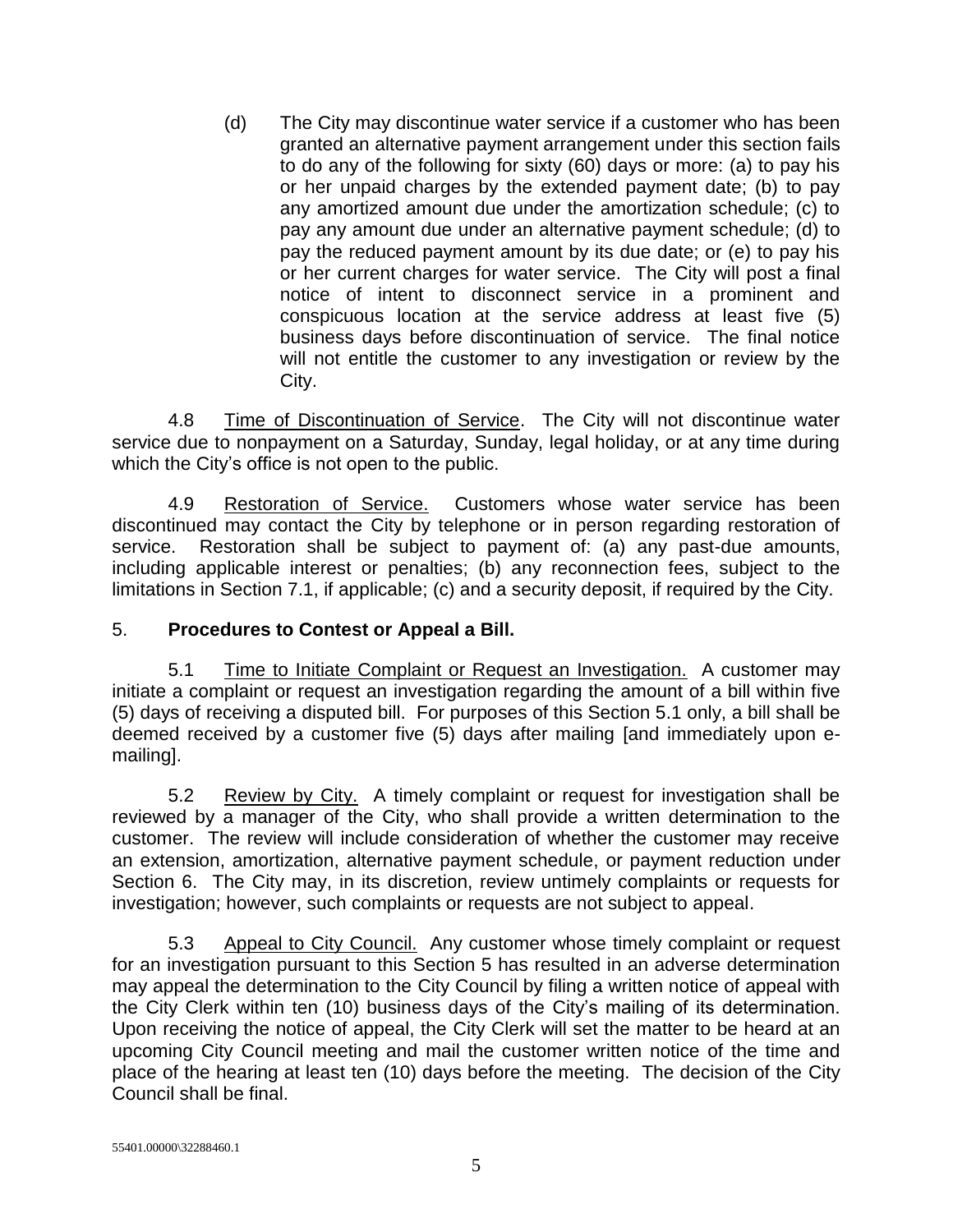#### 6. **Extensions and Other Alternative Payment Arrangements.**

6.1 Time to Request an Extension or Other Alternative Payment Arrangement. If a customer is unable to pay a bill during the normal payment period, the customer may request an extension or other alternative payment arrangement described in this Section 6. If a customer submits his or her request within thirteen (13) days after mailing of a written notice of discontinuation of service by the City, the request will be reviewed by a manager of the City. City decisions regarding extensions and other alternative payment arrangements are final and are not subject to appeal to the City Council.

6.2 Extension. If approved by the City, a customer's payment of his or her unpaid balance may be temporarily extended for a period not to exceed six (6) months after the balance was originally due. The City's Finance Director shall determine, in his or her discretion, how long an extension shall be provided to the customer. The customer shall pay the full unpaid balance by the date set by the City and must remain current on all water service charges accruing during any subsequent billing periods. The extended payment date will be set forth in writing and provided to the customer.

6.3 Amortization. If approved by the City, a customer's payment of his or her unpaid balance may be amortized over a period not to exceed twelve (12) months, as determined by the City's Finance Director, in his or her discretion. If amortization is approved, the unpaid balance will be divided by the number of months in the amortization period, and that amount will be added to the customer's monthly bills for water service until fully paid. During the amortization period, the customer must remain current on all water service charges accruing during any subsequent billing periods. The amortization schedule and amounts due will be set forth in writing and provided to the customer.

6.4 Alternative Payment Schedule. If approved by the City, a customer may pay his or her unpaid balance pursuant to an alternative payment schedule that will not exceed twelve (12) months, as determined by the City's Finance Director, in his or her discretion. If approved, the alternative payment schedule may allow periodic lump-sum payments that do not coincide with the City's established payment date or may provide for payments made more or less frequently than the City's regular payment date. During the period of the alternative payment schedule, the customer must remain current on all water service charges accruing during any subsequent billing periods. The alternative payment schedule and amounts due will be set forth in writing and provided to the customer.

6.5 Failure To Comply. If a customer has been granted a payment arrangement under this Section 6 and fails to: (1) pay the unpaid charges by the extension date; (2) pay an amount due under an amortization schedule; (3) pay an amount due under an alternative payment schedule; or (4) pay a reduced payment amount by its due date, then the City may terminate water service. The City will post a final notice of intent to disconnect service in a prominent and conspicuous location at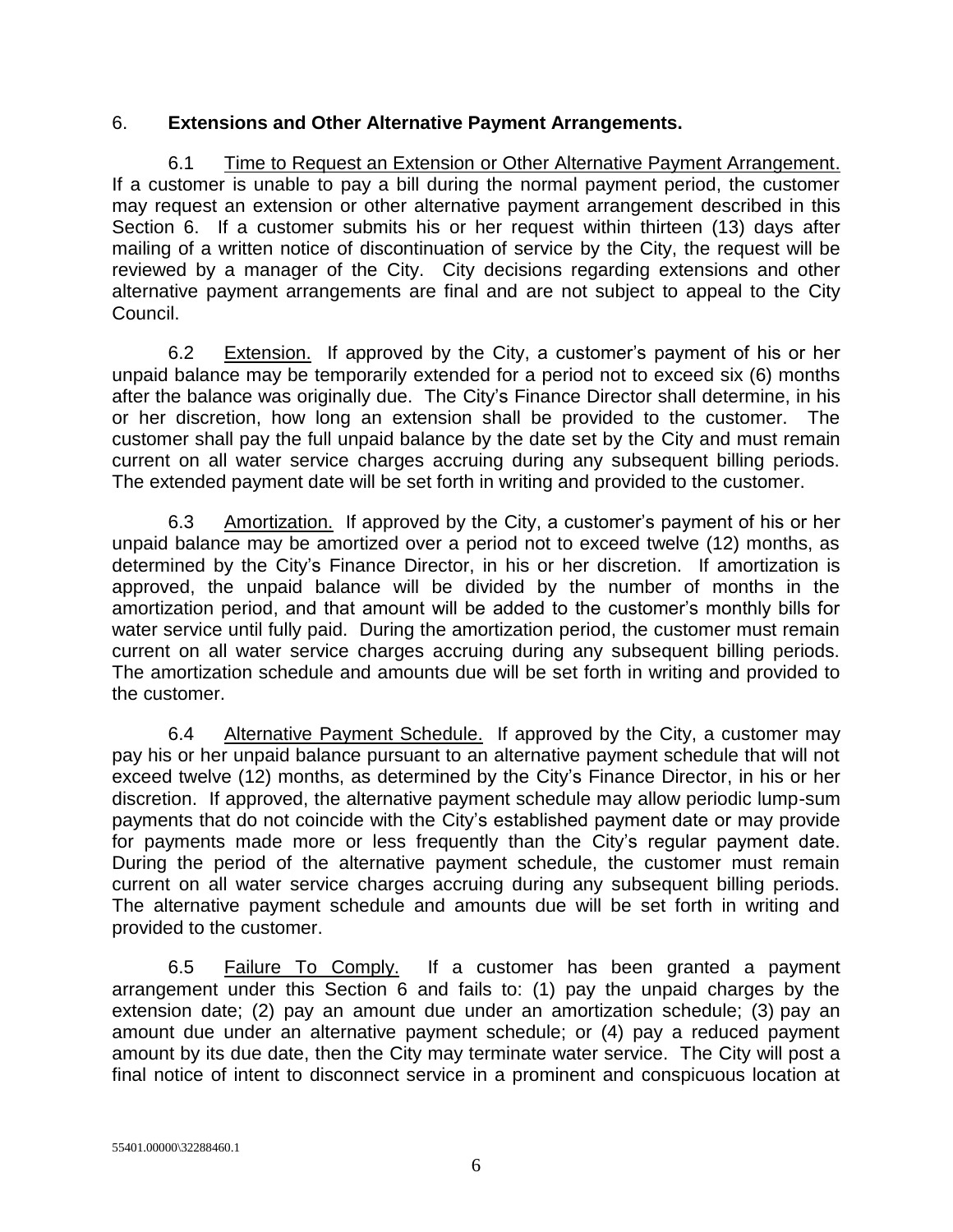the service address at least five (5) business days before discontinuation of service. The final notice will not entitle the customer to any investigation or review by the City.

## 7. **Specific Programs for Low-Income Customers.**

7.1 Reconnection Fee Limits and Waiver of Interest. For residential customers who demonstrate to the City a household income below 200 percent of the federal poverty line, the City will:

- (a) Limit any reconnection fees during normal operating hours to fifty dollars (\$50), and during non-operational hours to one hundred fifty dollars (\$150). The limits will only apply if the City's reconnection fees actually exceed these amounts. These limits are subject to an annual adjustment for changes in the Bureau of Labor Statistics' Consumer Price Index for All Urban Consumers (CPI-U) beginning January 1, 2021.
- (b) Waive interest charges on delinquent bills once every 12 months. The City will apply the waiver to any interest charges that are unpaid at the time of the customer's request.

7.2 Qualifications. The City will deem a residential customer to have a household income below 200 percent of the federal poverty line if: (a) any member of the household is a current recipient of CalWORKs, CalFresh, general assistance, Medi-Cal, Supplemental Security Income/State Supplementary Payment Program, or California Special Supplemental Nutrition Program for Women, Infants, and Children, or (b) the customer declares under penalty of perjury that the household's annual income is less than 200 percent of the federal poverty level.

### 8. **Procedures for Occupants or Tenants to Become Customers of the City.**

8.1 Applicability. This Section 8 shall apply only when the property owner, landlord, manager, or operator of a residential service address is listed as the customer of record and has been issued a notice of intent to discontinue water service due to nonpayment.

8.2 Agreement to City Terms and Conditions of Service. The City will make service available to the actual residential occupants if each occupant agrees to the terms and conditions of service and meets the requirements of the City's rules and regulations. Notwithstanding, if one or more of the occupants are willing and able to assume responsibility for the subsequent charges to the account to the satisfaction of the City, or if there is a physical means, legally available to the City, of selectively discontinuing service to those occupants who have not met the requirements of the City's rules and regulations, the City shall make service available to the occupants who have met those requirements.

8.3 Verification of Tenancy. To be eligible to become a customer without paying the amount due on the delinquent account, the occupant shall verify that the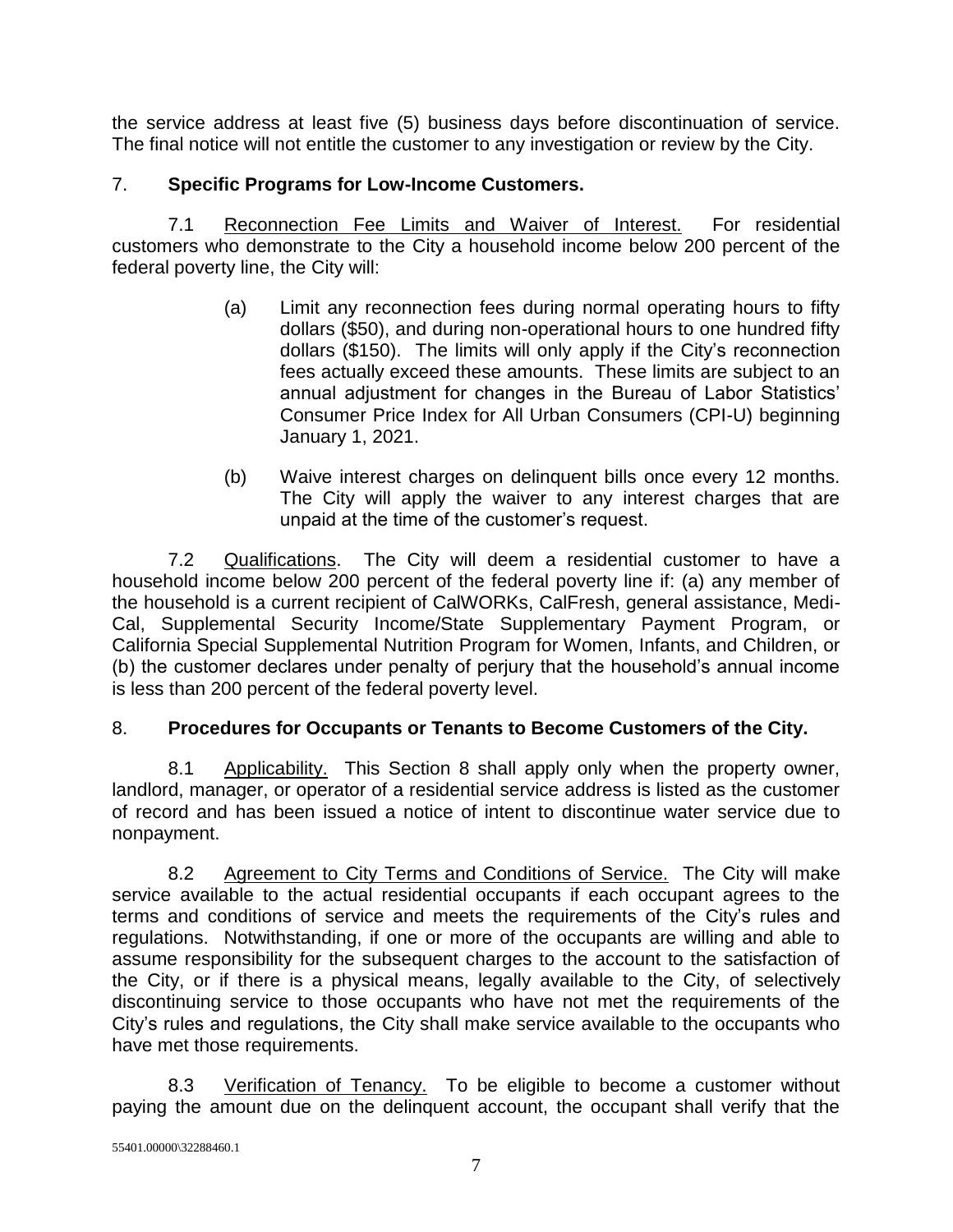delinquent account customer of record is or was the landlord, manager, or agent of the dwelling. Verification may include, but is not limited to, a lease or rental agreement, rent receipts, a government document indicating that the occupant is renting the property, or information disclosed pursuant to Section 1962 of the Civil Code, at the discretion of the City.

8.4 Methods of Establishing Credit. If prior service for a period of time is a condition for establishing credit with the City, residence and proof of prompt payment of rent for that period of time is a satisfactory equivalent.

8.5 Deductions from Rental Payment. Pursuant to Government Code Section 60371(d), any occupant who becomes a customer of the City pursuant to this Section 8 and whose periodic payments, such as rental payments, include charges for residential water service, where those charges are not separately stated, may deduct from the periodic payment each payment period all reasonable charges paid to the City for those services during the preceding payment period.

9. **Third Party Notification Service for Seniors and Dependent Adults**. The City will make available, to residential customers who are 65 years or older, or who are dependent adults (as defined in Welfare and Institutions Code Section 15610(b)(1)), a third-party notification service whereby the City will attempt to notify a person designated by the customer to receive notification when the customer's account is pastdue and subject to termination. The notification will include information on what is required to prevent termination of service. The City will mail the notification to the designated third party at least ten (10) days before termination of service. To participate, the customer must submit a request for third-party notification on a form provided by the City, and must include the written consent of the designated third party. The notification service does not obligate the third party to pay any overdue charges, nor shall it prevent or delay termination of service.

10. **Language for Certain Written Notices.** All written notices under Section 4 and Section 6.6 of this Policy shall be provided in English, Spanish, Chinese, Tagalog, Vietnamese, Korean, and any other language spoken by ten percent (10%) or more people within the City's service area.

11. **Other Remedies.** In addition to discontinuation of water service, the City may pursue any other remedies available in law or equity for nonpayment of water service charges, including, but not limited to: securing delinquent amounts by filing liens on real property, filing a claim or legal action, or referring the unpaid amount to collections. In the event a legal action is decided in favor of the City, the City shall be entitled to the payment of all costs and expenses, including attorneys' fees and accumulated interest.

12. **Discontinuation of Water Service for Other Customer Violations.** The City reserves the right to discontinue water service for any violations of City ordinances, rules, or regulations other than nonpayment.